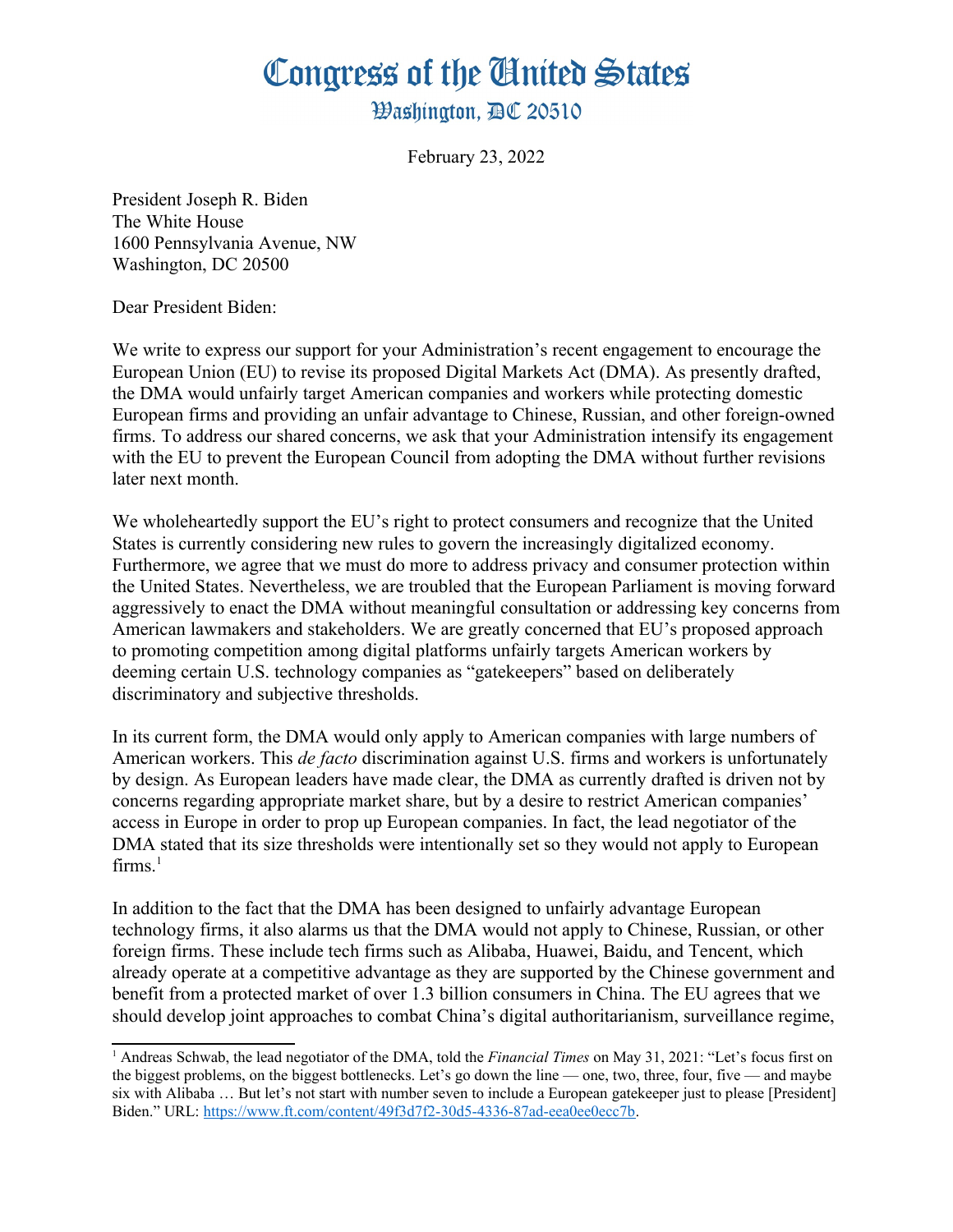and human and worker rights violations. It therefore should avoid supporting companies complicit in the expansion of these harmful practices.

As presently drafted, we believe the DMA's discriminatory aspects raise serious concerns and are at odds with the fundamental principles of the World Trade Organization (WTO). Therefore, we request that you communicate Congress's concerns about the DMA in all relevant fora. These include both the U.S.-EU Joint Technology Competition Policy Dialogue and U.S.-EU Trade and Technology Council, in which both parties committed to cooperate on forging rules for the digital economy that reflect a democratic model of digital governance and avoid new, unnecessary barriers to digital trade.

We believe that there is a better path forward for the American and European technology sectors that advances the interests of workers, consumers, and businesses of all sizes. To do so, the United States and the EU must work together to forge joint approaches based on shared values. We must also collaborate closely to address the Chinese government's efforts to advance its own model for digital governance that favors censorship and authoritarianism over human and worker rights, privacy and consumer protections, and a free and open internet.

We remain hopeful about the future of the U.S.-EU transatlantic relationship and look forward to engaging with you on these urgent matters.

Sincerely,

Suzan K. DelBene Member of Congress

Ron Kind Member of Congress

Cwell

Terri A. Sewell Member of Congress

Darin LaHood Member of Congress

- Smite

Adrian Smith Member of Congress

Tom Rice Member of Congress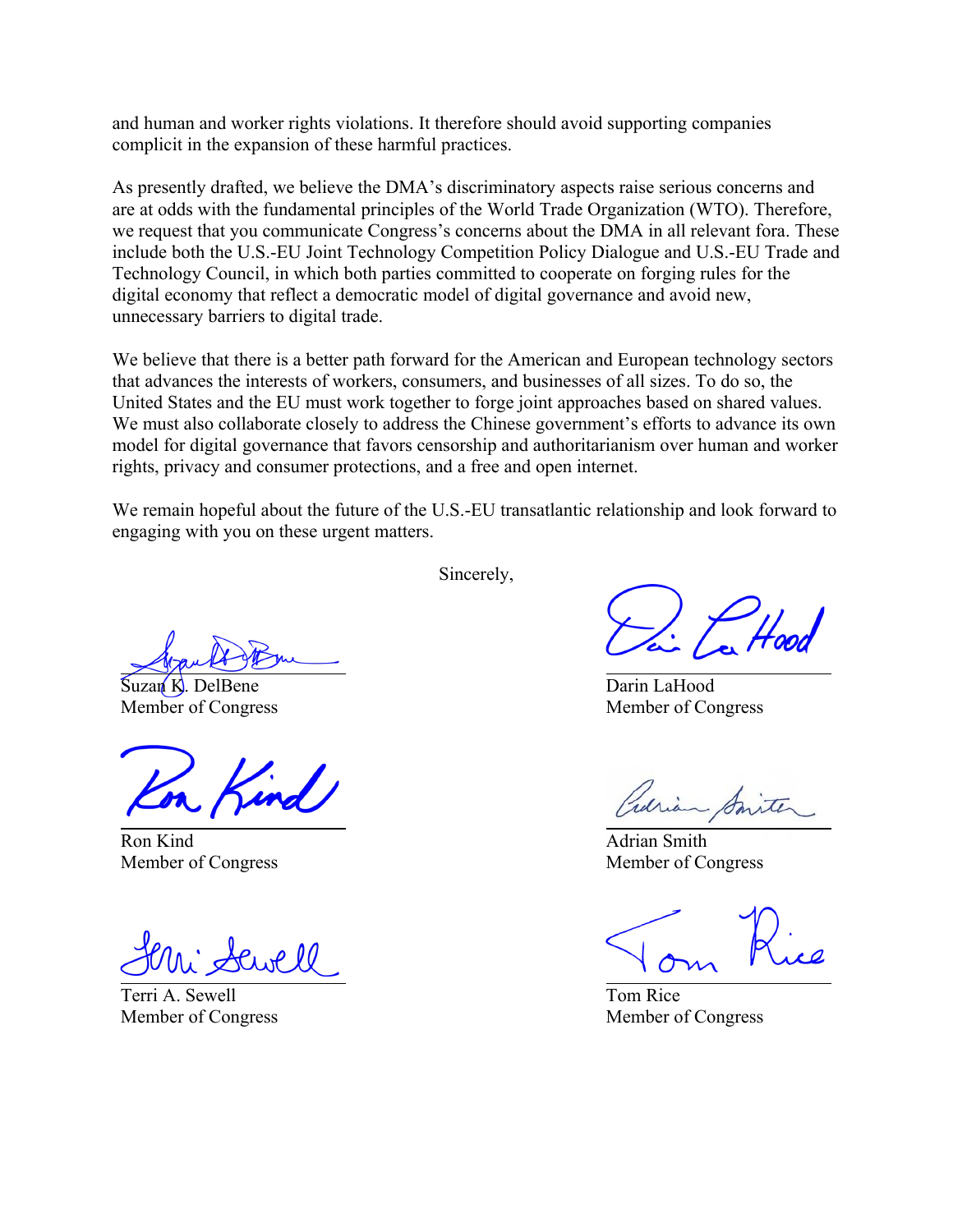Donald S. Beyen Jr. Member of Congress

a<del>t Gehne</del>de

Bradley Scott Schneider Member of Congress

Panetta Member of Congress

Stephanie Murphy Member of Congress

<sup>4</sup>Assart ray e'l

Stacey E/Plaskett Member of Congress

Ron Estes Member of Congress

David Schweikert Member of Congress

 $n\nu k$ alorski

Jackie Walorski Member of Congress

Fred R. W.

Brad R. Wenstrup,  $D.P$ . Member of Congress

Jodey C. Arrington Member of Congress

A, how personall

A. Drew Ferguson IV Member of Congress

carol D. miller

Carol D. Miller Member of Congress